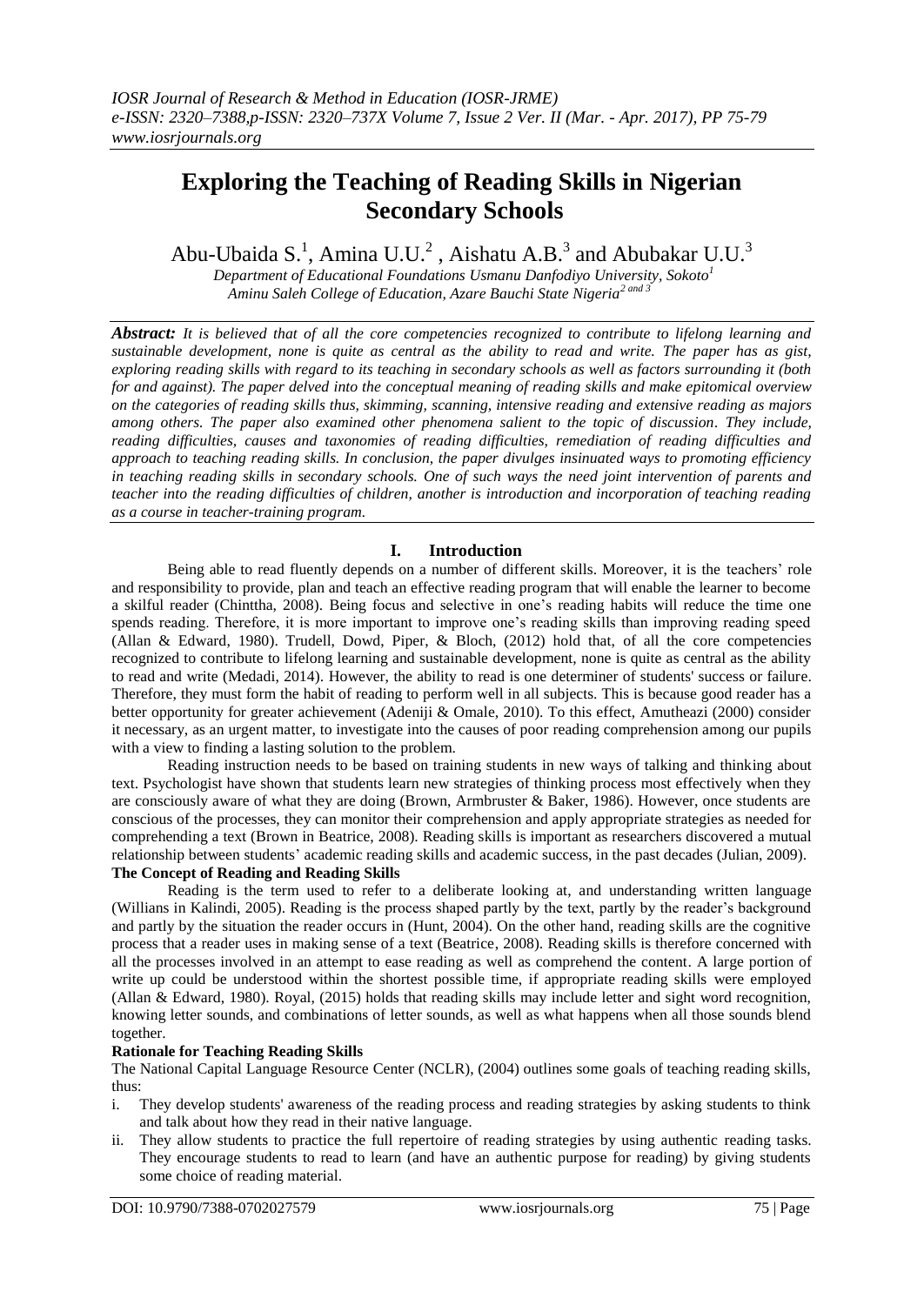- iii. When working with reading tasks in class, they show students the strategies that will work best for the reading purpose and the type of text. They explain how and why students should use the strategies.
- iv. They have students practice reading strategies in class and ask them to practice outside of class in their reading assignments. They encourage students to be conscious of what they're doing while they complete reading assignments.
- v. They encourage students to evaluate their comprehension and self-report their use of strategies. They build comprehension checks into in-class and out-of-class reading assignments, and periodically review how and when to use particular strategies.
- vi. They encourage the development of reading skills and the use of reading strategies by using the target language to convey instructions and course-related information in written form: office hours, homework assignments, test content.
- vii. They do not assume that students will transfer strategy use from one task to another. They explicitly mention how a particular strategy can be used in a different type of reading task or with another skill (NCLR, 2004).

### **Types of Reading Skills**

Categorizations of reading skills depends on factors considered in the context of reading. However, there are different ways of categorizing reading skills (Maija, 2012). Nonetheless, several scholars and writers have given different categories of reading skills (see, Carl, 1976; Allan & Edward, 1980; Beatrice, 2008; Maija, 2012; Marcia, 2013; John, 2013; Army & Terry, 2016). Types of reading skills could be discussed as follows:

- *i. Skimming:* This is sometimes refers to as gist reading. It is the process of reading quickly by skipping some portions of the write-up, thus concentrating only on main points.
- *ii. Scanning:* This is getting one's eyes quickly scuttling across sentences or paragraphs looking for a piece a pieces or of information.
- *iii. Intensive Reading:* Reading here is done with the intention of mastering and retention of information for a long period. Knowledge resulted from this type of reading persists in one's long-term memory.
- *iv. Extensive Reading:* This is mostly reading for pleasure (Carl, 2012). It is reading of high amount of interested materials, usually out of class (Allan & Edward, 1980; Long and Richard, 1987; Karl, 2012).

#### **Stages in Reading Development**

Kemba, (2005) outlines the stages of reading development as follows:

- i. The pre-reading stage
- ii. Beginning reading stage
- iii. Developing reading fluency stage
- iv. Increasing reading ability and developing of reading interest of students
- v. Enhancing and refining reading skills (Kemba, 2005).

### **Challenges Faced by Teachers in Teaching Reading Skills in Secondary Schools**

In virtually every class, there could be a learner with learning difficulty. Sometimes, teachers even come across students who (the students) believed they cannot read. Moreover, teachers have been working under difficult circumstances, as too many students in a class and poor students' attendance among others, are issues in Nigerian secondary schools since time immemorial. Furthermore, the shortage of teaching and learning materials is a challenge to teaching reading skills in secondary schools.(Kalindi, 2005; Linda, 2013). Categorically therefore, the challenges faced by teachers teaching reading skills in Nigerian secondary schools include the following:

- i. Poor background and preliminary knowledge in English language studies, thus pre-primary and primary orientation on English language,
- ii. Lack of motivation among students in the study of English language in general and specifically reading skills,
- iii. Over populated classes,
- iv. Poor student's attendance and skipping lectures,
- v. Lack of adult readers as model,
- vi. Poor libraries,
- vii. Shortage of teaching and learning materials and Inadequate/absence of language laboratories among others (Oyetunde, 1986; Unoh, 1986; Kemba, 2005; Folaranmi, 2007; Adeniji & Omale, 2010; Masello, 2014).

However, it is to be noted that students are also, to great extent, responsible for the continual difficulties in reading. Although the question of whether today's students are reading seems to depend on whom you ask, Vicki & Dana, (2012) quoted Gioia that:

- i. Reading is declining as an activity among teenagers.
- ii. College attendance no longer guarantees active reading habits.
- iii. Even when reading does occur, it competes with other media.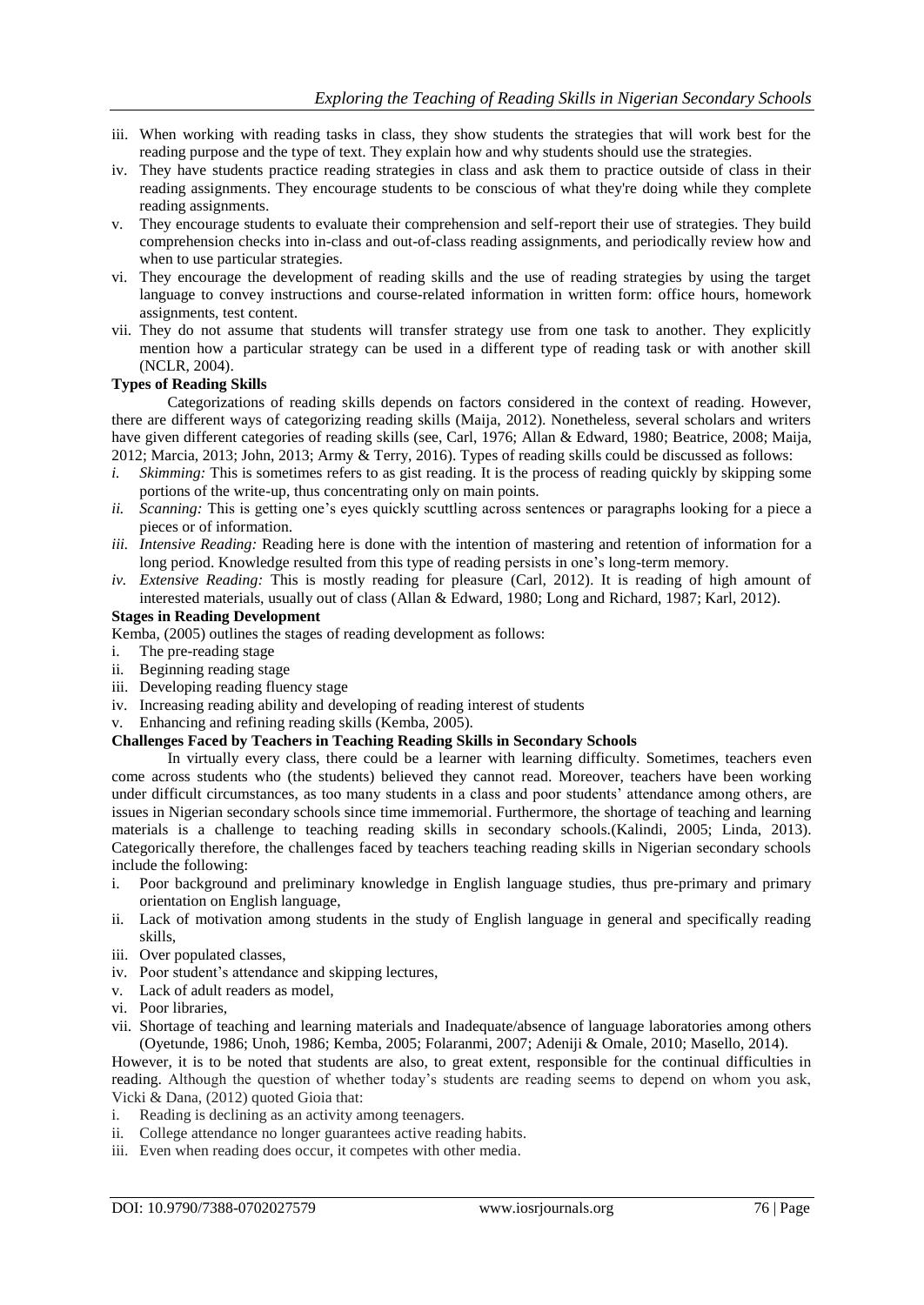- iv. American families are spending less money on books than at almost any other time during the past two decades.
- v. Among high school seniors, the average reading proficiency score has declined for virtually all levels of reading.
- vi. Reading proficiency rates are stagnant or declining among all adults (Giogia in Vicki & Dana, 2012: xi).

### **Causes of Reading Difficulties**

Reading failure is mostly caused by failure to acquire phonological awareness and skills in alphabetic coding (Mando, 2008). There have been debates on either reading difficulties are products of neurological or environmental factors (Maruyama, 2007). Maruyama (2007) considers three factors justifying causes of reading difficulties to be neurological. They are:

- (i) Disorientation and disorganization in recognition of visual patterns due to brain damage,
- (ii) Hereditary relationship of reading ability and
- (iii) Interrelationship between visual, auditory, temporal and kinesthetic disorientation and disorganization.

However, Ojanen (2007) believes reading difficulty can be a product of inadequate teaching (Linda, 2013). The home environment also plays a vital role on students reading ability (Paananen in Linda, 2013). It is also observed that however, girls are better than boys when it comes to reading (UNESCO in Linda, 2013). There is some evidence that one of the stumbling blocks to reading progress is the irregularity of the sound/symbol relationships of the English language. For instance, the long vowel sound /i:/ might be represented with /ee/ and/or /ey/ among others, as in peel /fi:l/ and key /ki:/ (Moyle & Donald, 1974).

### **Taxonomy of Reading Difficulties**

During reading, students encounter difficulty in different stages. Adeniji & Omale (2010) said that Lawal did diagnostic testing of reading achievement of selected secondary schools in Samaru, Zaria in the year 1982. He described the students' reading problems as: omission, substitution, reversal, mispronunciation, sight, vocabulary, not up to grade level, nervousness, slow reading, and lack of comprehension.

- i- Failure to understand words: This is where a student finds it difficult to know the meaning of a certain word or words in a piece of writing. Thereof, the entire write-up may appear meaningless to such a student.
- ii- Failure to understand sentence: Here, is the situation in which a student fails to comprehend an important sentence or sentences in a piece of writing. Hence, the entire meaning of the write-up would appear contradictory to such a student.
- iii- Failure to understand how sentences relate to one another: If a student does not identify with the coherence among sentences, the piece of writing as a whole would be of no meaning to him.
- iv- Failure to understand how the whole text fits together: There are instances where a student might be free from all the above stages of reading difficulties, yet finds it difficult to comprehend the write-up as a whole. However, Harrison (1998) affirms that, proficient reader must to possess:
- 
- i. Automatic, rapid letter recognition ,
- ii. Automatic, rapid word recognition ,
- iii. The ability to use context as an aid to comprehension and
- iv. The ability to use context when necessary as a conscious aid to word recognition.

# **Remediation of Reading Difficulties**

It is advisable to know the causes of learning difficulties so as to decide best how to intervene (Mando, 2008). It is important to put necessary measures in place as soon as parents or teachers notice child with reading difficulty. Many scholars are of the view that, the school, the students, the teachers and the parents must all put in efforts in order to improve the reading skills of the students **(**Bond & Tinker 1973; Oyerokun, 1993; Chihemen, 2007)**.** One method of tackling such problems might be using Professor Heikki's computer based learning game called 'Ekapeli' (Kachanga in Linda, 2013).

# **Revisiting the Five Basic Premises of Teaching Reading**

Vicki, & Dana, (2012) Discuss the brain-based research with regard to the five premises that cognitive science previously identified as basic to teaching content-area reading skills. Thus, according to them, they still hold true and valid. They are:

- **i. Constructing the Meaning of a Text**: A reader actively constructs meaning of a text by making seemingly logical and deliberate connections between an existing knowledge and new information about a topic (Vacca & Vacca, 1993; Duke & Pearson, 2002).
- **ii. The Role of Prior Knowledge in Learning:** The most important variable in learning with texts is a reader's prior knowledge. By activating prior knowledge and generating the learner's interest, a teacher creates a context for students to approach reading with purpose and anticipation (Vacca & Vacca, 1993, 2005; Vicki, U. & Dana, F. 2012).
- **iii. The Reader's Comprehension is Dependent on Metacognition:** Metacognition is the ability to think about and control the thinking process before, during, and after reading. Students who have learned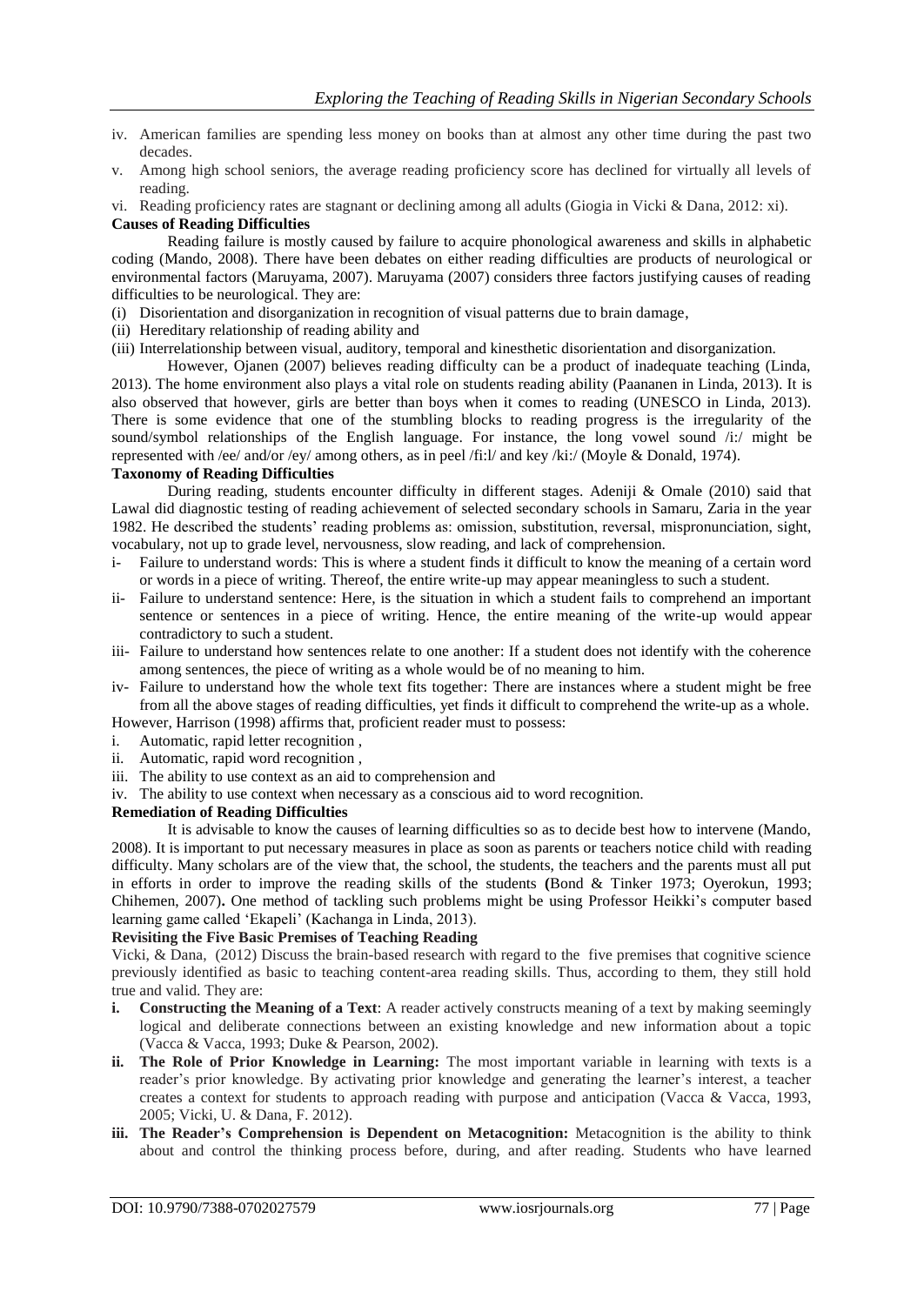metacognitive skills can plan and monitor their comprehension, adapting and modifying their reading accordingly (Vicki, U. & Dana, F. 2012).

- **iv. Reading and Writing are Integrally Related**: Many researchers have agreed that reading and writing are naturally connected, even thoug there have been a debate on the specific connections among them. However, each involves generating ideas, logically organizing them, revisiting them several times until they make sense, and then revising or rethinking them as needed (Laflamme, 1997; Vicki, U. & Dana, F. 2012).
- **v. Learning Increases with the Collaboration of Students:** This is however, the believe that students learn by interacting with others in the classroom, by generating and asking questions, and by discussing their ideas freely with the teacher or one another. Conversation provides an opportunity for the speaker to deepen his or her understanding of an idea or topic (Vicki, U. & Dana, F. 2012).

### **Approach to Teaching Reading Skills**

- i- Focus on one skill at a time.
- ii- Explain the purpose of working on the skill, and convince the students of its importance in reading effectively. Work on and example of using the skill with the whole class. Explain your thinking aloud as you do the exercise.
- iii- Assign students to work in pairs on an exercise where they practice using the same skill. Require them to explain their thinking to each other as they work.
- iv- Discuss students' answers with the whole class. Ask them to explain how they got their answers. Encourage polite disagreement and require explanations of any differences in their answers.
- v- In the same class, and in the next few classes, assign individuals to work on more exercises that focus on the same skill with increasing complexity.
- vi- Ask students individually to complete the exercise using the skill to check their own ability and confidence in using it.
- vii- In future lesson, lead the students to apply the skill as well as previously mastered skills, to variety of texts (Beatrice, 2008).

However, Block & Parris, (2008), according to Vicki, U. & Dana, F. (2012), maintains that, the following is a list of nine strategies that have been helpful in teaching reading skills:

- i. Predict by examining the features, or reader aids, present throughout the text,
- ii. Monitor through the use of metacomprehension,
- iii. Question when meaning is unclear,
- iv. Construct images and mental pictures while reading,
- v. Use look-backs, rereads, and fix-it strategies,
- vi. Infer quickly, connecting ideas to known information and previous experiences,
- vii. Find main ideas, summarize, and draw conclusions,
- viii. Evaluate by noting aspects of story grammar and structure and
- ix. Synthesize all noticeable aspects of a text, from reader aids to conclusions (Block & Parris, 2008; Vicky, 2012).

# **II. Conclusion**

Although there have been debates on either reading difficulties are products of neurological or environmental factors, it is believed that reading failure is mostly caused by failure to acquire phonological awareness and skills in alphabetic coding. However, being able to read fluently depends on a number of different skills. Therefore, it is the teachers' role and responsibility to provide, plan and teach an effective reading program that will enable the learner to become a skilful reader. A good teacher is capable of unleashing the natural reading wisdom of students, and indeed minimizing the reading difficulties of students with disabilities.

Nevertheless, reading difficulties of students is of various stages, thus; failure to understand words, failure to understand sentences, failure to understand how sentences relate to one another as well as failure to understand how the whole text fit together. More so, certain factors are responsible for the encumbering of teaching reading skills in Nigerian secondary schools. They include, lack of motivation and poor background of students, over populated classes and inadequate teaching and learning materials among others. However, with the appropriate reading materials, a conducive environment and teachers with adequate educational qualifications and pedagogy of teaching, good reading skills would be impacted to the students. Reading is indeed indispensable in secondary schools and thus government, teachers and parents have major roles to play in ensuring that students acquire good reading skills.

# **III. Suggestions**

- **i-** Parents and teachers should jointly intervene into reading difficulties of child with immediate effect.
- **(a)** Parents should provide a stimulating reading environment for their children. They should provide books for them and encourage them to read at home. Books should be provided for them to improve their reading.